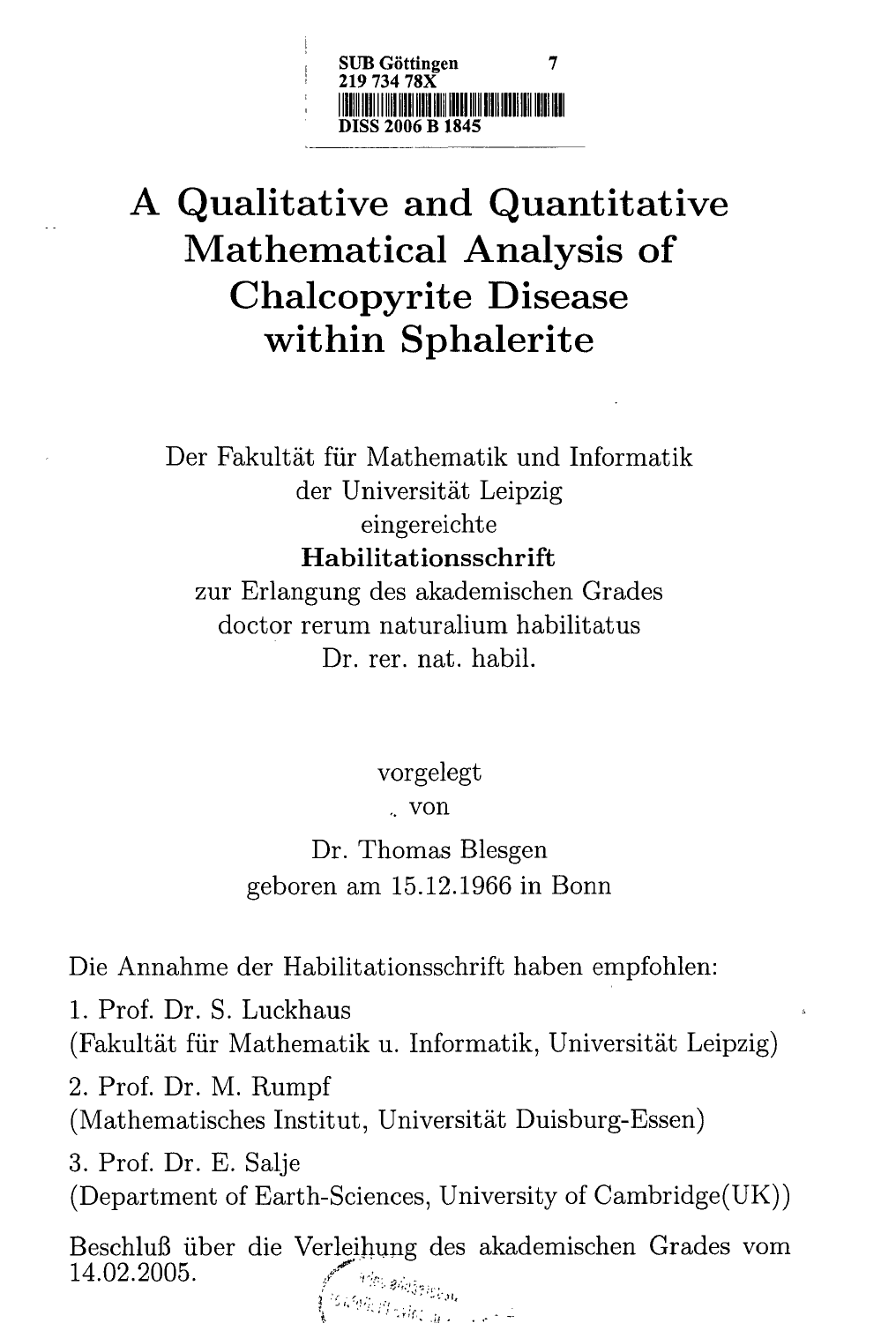## **Contents**

 $\overline{\phantom{a}}$ 

| 1        | Introduction |                                                                                                                                                               |                |  |  |  |
|----------|--------------|---------------------------------------------------------------------------------------------------------------------------------------------------------------|----------------|--|--|--|
| $\bf{2}$ |              | Derivation of the Model                                                                                                                                       |                |  |  |  |
|          | $2.1\,$      | The general mathematical approach $\ldots \ldots \ldots \ldots \ldots$                                                                                        | $\overline{5}$ |  |  |  |
|          | 2.2          |                                                                                                                                                               | 8              |  |  |  |
|          | 2.3          |                                                                                                                                                               | 9              |  |  |  |
|          | 2.4          | Two further models for simulations relying on data bases of the<br>free energy $\ldots \ldots \ldots \ldots \ldots \ldots \ldots \ldots \ldots \ldots \ldots$ | 14             |  |  |  |
|          | 2.5          |                                                                                                                                                               | 16             |  |  |  |
|          | 2.6          | Free energy inequality for the isothermal system $\dots \dots \dots$                                                                                          | 18             |  |  |  |
|          | 2.7          | The non-isothermal case $\dots \dots \dots \dots \dots \dots \dots \dots \dots$                                                                               | 21             |  |  |  |
|          | 2.8          | More general forms of the surface energy $\dots \dots \dots \dots \dots$                                                                                      | 23             |  |  |  |
| 3        |              | Existence and Uniqueness Results for the derived Models<br>25                                                                                                 |                |  |  |  |
|          | 3.1          |                                                                                                                                                               | 26             |  |  |  |
|          | 3.2          | The weak formulation of the problem $\dots \dots \dots \dots \dots \dots$                                                                                     | 27             |  |  |  |
|          | 3.3          |                                                                                                                                                               | 28             |  |  |  |
|          | 3.4          | Structural Assumptions $\ldots \ldots \ldots \ldots \ldots \ldots \ldots$                                                                                     | 28             |  |  |  |
|          | 3.5          |                                                                                                                                                               | 29             |  |  |  |
|          | 3.6          |                                                                                                                                                               | 32             |  |  |  |
|          | 3.7          | Global existence of solutions for polynomial free energy $\dots \dots$                                                                                        | 35             |  |  |  |
|          | 3.8          |                                                                                                                                                               | 36             |  |  |  |
|          | 3.9          | Logarithmic free energy $\ldots \ldots \ldots \ldots \ldots \ldots \ldots$                                                                                    | 39             |  |  |  |
|          |              |                                                                                                                                                               | 42             |  |  |  |
|          |              | 3.11 Higher integrability for the logarithmic free energy $\dots \dots \dots$                                                                                 | 43             |  |  |  |
|          |              | 3.12 Global existence of solutions for logarithmic free energies $\dots$ .                                                                                    | 45             |  |  |  |
|          |              |                                                                                                                                                               | 47             |  |  |  |
|          |              | 3.14 Proof of existence of solutions to Model III                                                                                                             | 49             |  |  |  |

 $\bar{z}$